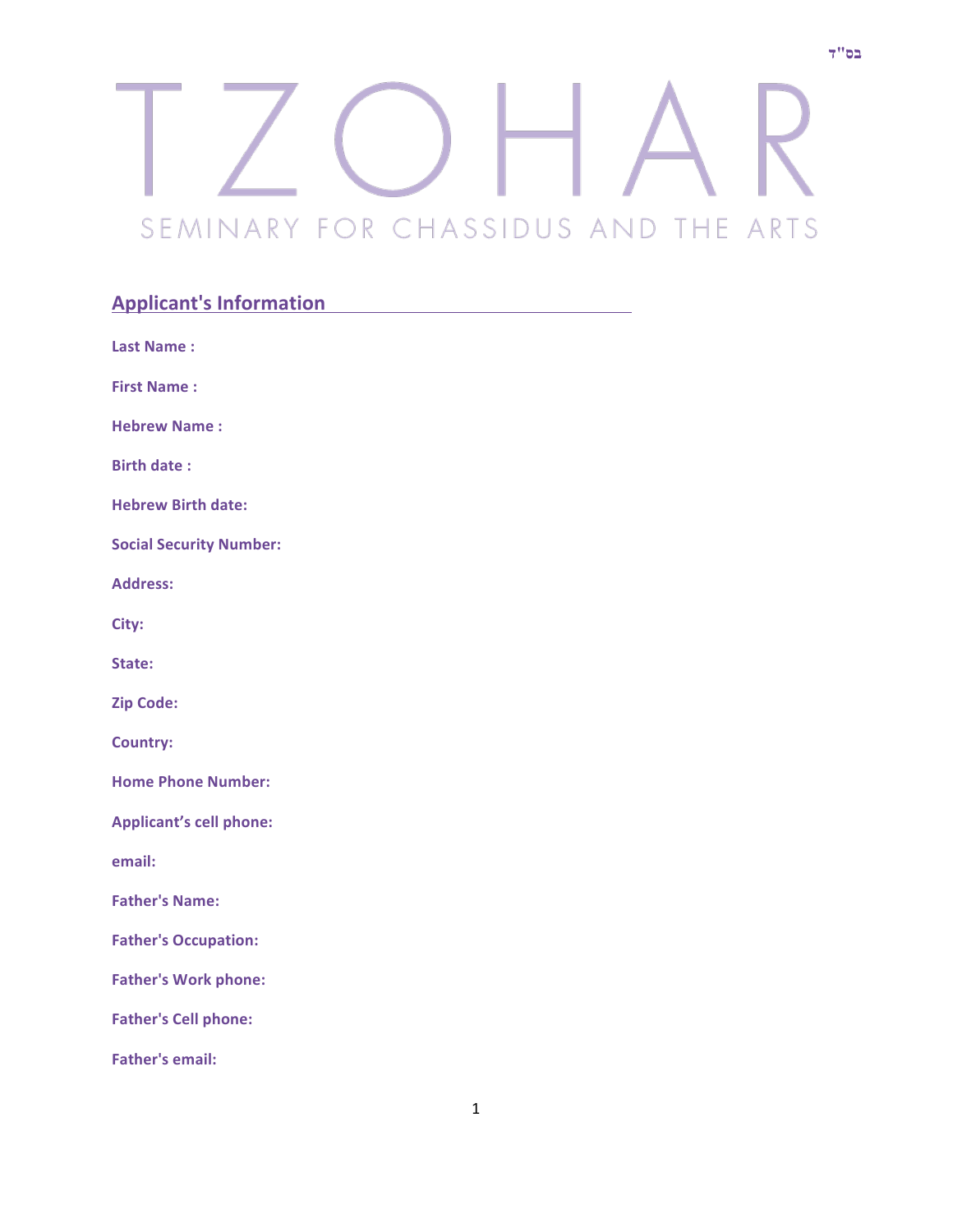**Mother's Name: Mother's Occupation: Mother's Work phone: Mother's Cell phone: Mother's email:** Applicant's place of birth: Are you a US citizen? **(Country of Citizenship if other)** Please list all schools attended (most recent first) Location, and grades attended:

Please list all post high school programs attended (dates, credits, or degree earned):

Please list all high school summer and work experiences: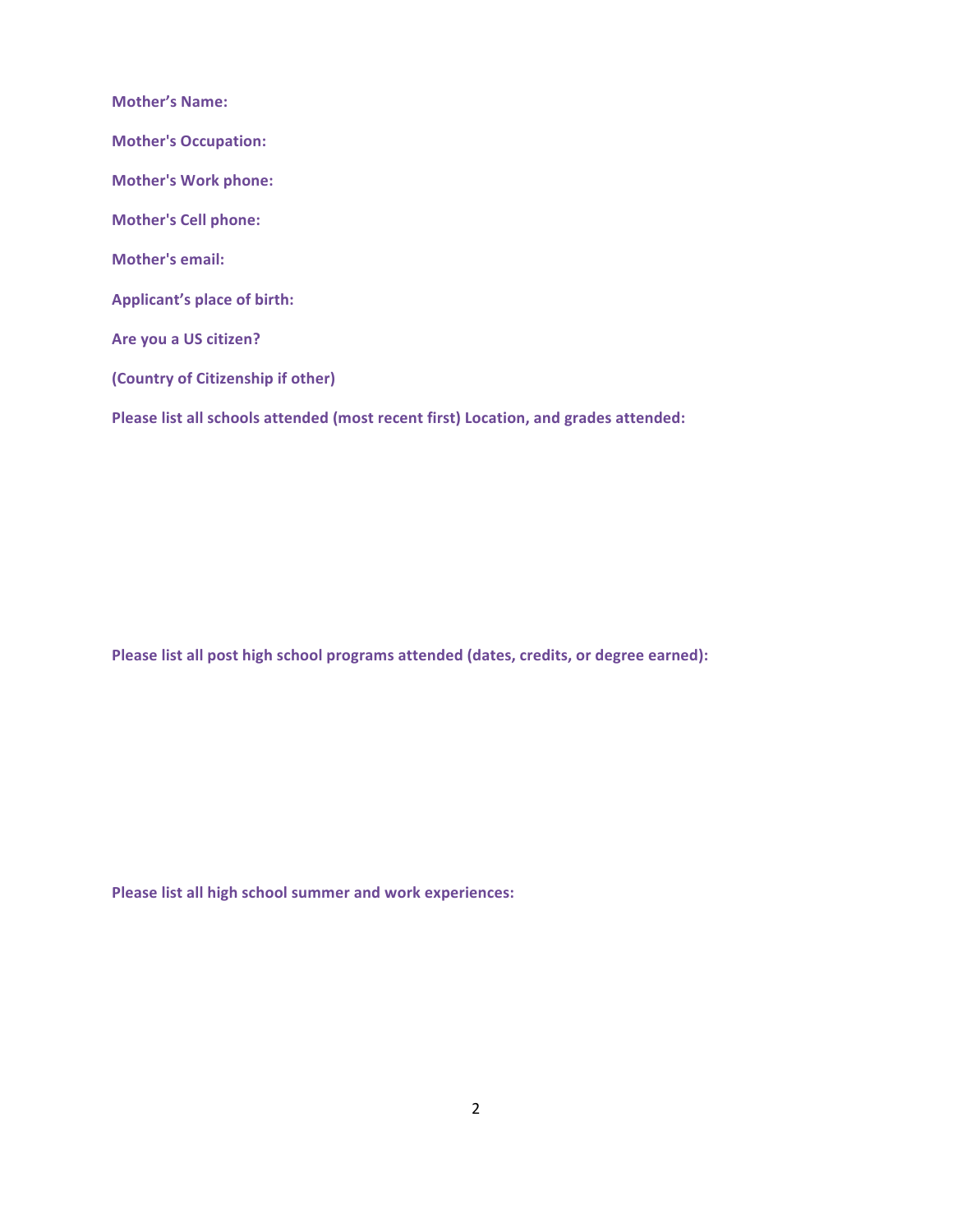Are you applying to other seminaries? If so, where?

**References- Please attach two letters of recommendation**

- **1)** Name **Canally 1 Canally 1 Position Canally 1 Phone** # How long have you known this person?
- **2)** Name **Canally 10** Position **Canally 10** Position **Phone #** How long have you known this person?

What were your favorite subjects in high school, both in Limudei Kodesh and secular studies?

**Why?**

What do you consider to be your most positive character traits?

**What do you see as your artistic talents?** 

**Please describe:**